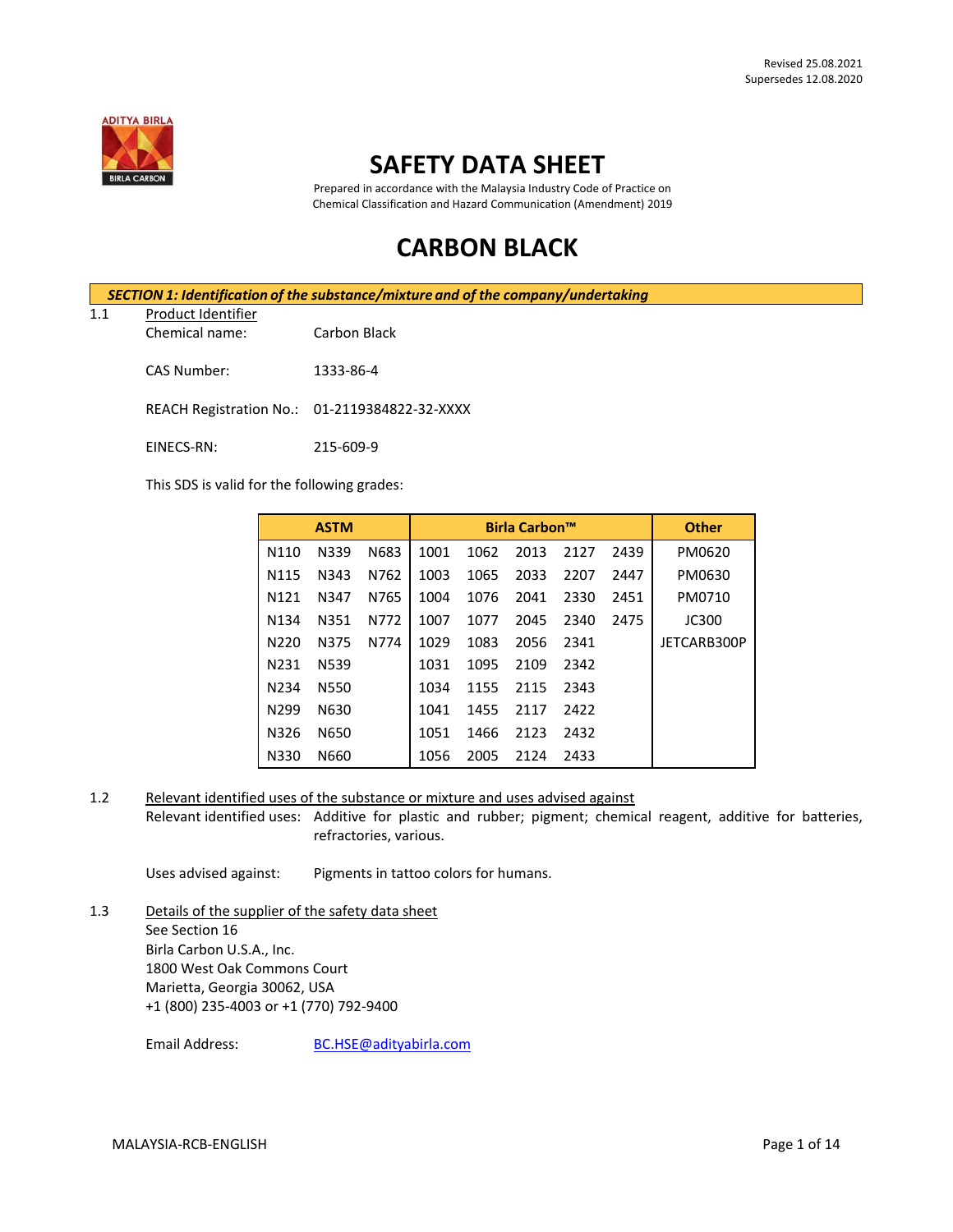Emergency Telephone Numbers:

|           | <b>Global Incident Response Hotline</b> |                    |                   |                     |                 |  |
|-----------|-----------------------------------------|--------------------|-------------------|---------------------|-----------------|--|
| Argentina | +54 11 5219 8871                        | China/Asia Pacific | +86 4001 2035 72  | Americas            | +1 760 476 3961 |  |
| Australia | +61 280 363 166                         | Korea              | +82 070 4732 5813 | Asia Pacific        | +1 760 476 3960 |  |
| Brazil    | +55 11 4349 1907                        | Mexico             | +52 55 41696225   | Europe              | +1 760 476 3962 |  |
| Chile     | +56 44 8905208                          | Peru               | +51 1 708 5593    | Middle East/Africa  | +1 760 476 3959 |  |
| Colombia  | +57 1 344 1317                          | Thailand           | +66 2105 6177     | Non-Region Specific | +1 760 476 3971 |  |
| China     | +86 4001 2001 74                        | United Kingdom     | +0 800 680 0425   | US & Canada         | +1 866 519 4752 |  |

#### *SECTION 2: Hazard(s) Identification*

2.1 Classification of the substance or mixture

Malaysia: According to the Industry Code of Practice on Chemicals Classification and Hazard Communication (Amendment) 2019 Part 1, Carbon Black is classified as Carcinogen Category 2 and Specific Target Organ Toxicant – Repeat Exposure (Lung) (STOT-RE) Category 1.

2.2 Label elements

Pictogram:



Signal Word: **DANGER**

Hazard statements:

H351 - Suspected of causing cancer via inhalation.

H372 - Causes damage to lungs through prolonged or repeated exposure if inhaled

Precautionary statements:

P201 - Obtain special instructions before use

- P202 Do not handle until all safety precautions have been read and understood
- P260 Do not breathe dust/fume/gas/mist/vapors/spray
- P270 Do not eat, drink or smoke when using this product
- P281 Use personal protective equipment as required

P308 + P313 - IF exposed or concerned: Get medical advice/attention

As noted in Section 11, extensive scientific data do not justify classification for Carcinogenicity 2 or STOT-RE 1 under the GHS system of self-classification.

2.3 Other hazards

This substance is classified as hazardous as a combustible dust by the United States 2012 OSHA Hazard Communication Standard (29 CFR 1910.1200) and the Canadian Hazardous Products Regulation (HPR) 2015. The signal word, hazard statement and precautionary statements in the United States and Canada are: WARNING May form combustible dust concentrations in air. Keep away from all ignition sources including heat, sparks and flame. Prevent dust accumulations to minimize explosion hazard. Do not expose to temperatures above 300°C. Hazardous products of combustion can include carbon monoxide, carbon dioxide, oxides of sulfur, and organic products.

Eye: May cause reversible mechanical irritation.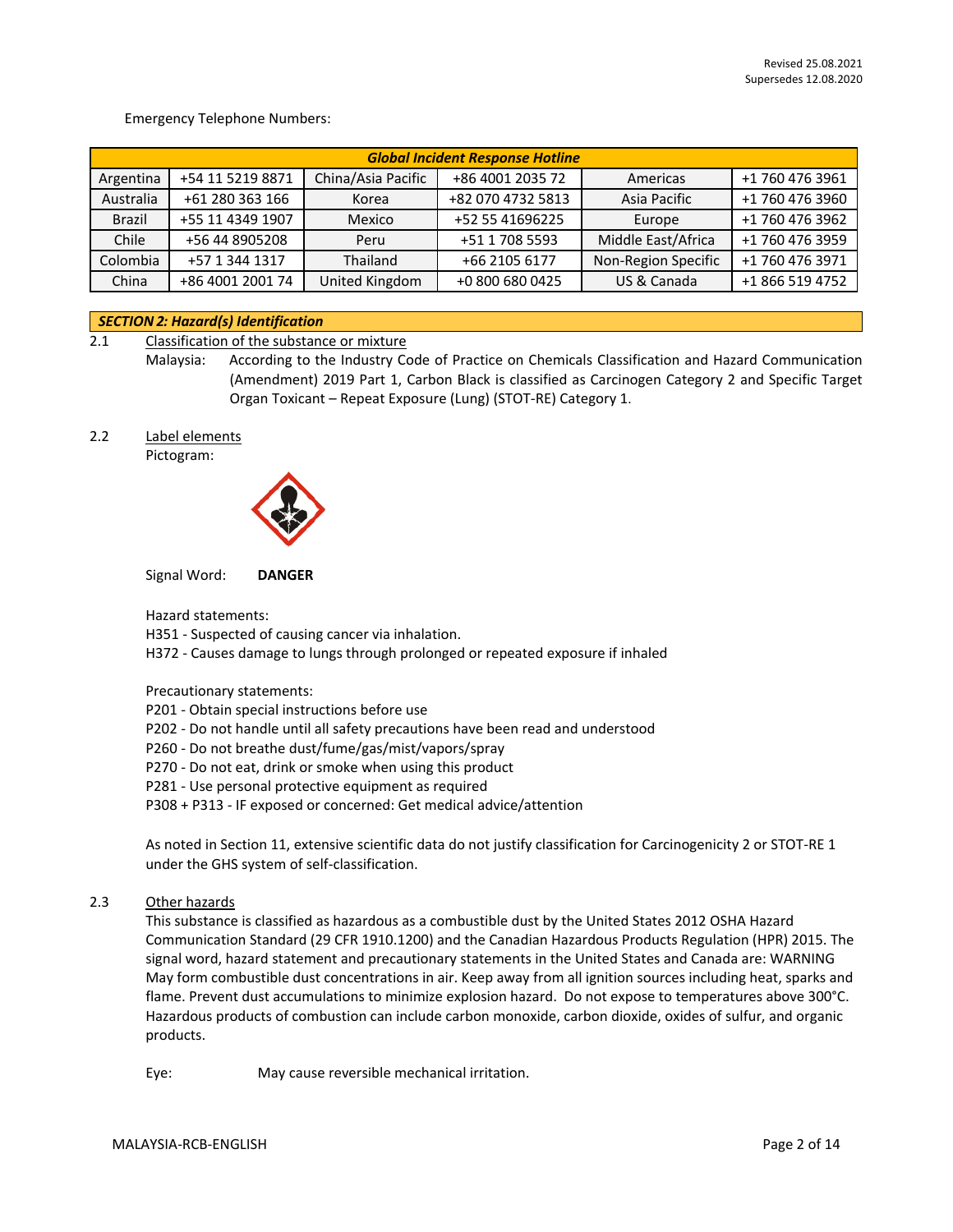- Skin: May cause mechanical irritation, soiling, and drying of skin. No cases of sensitization in humans have been reported.
- Inhalation: Dust may be irritating to the respiratory tract. Provide local exhaust ventilation. See Section 8.

Ingestion: Adverse health effects are not expected.

Carcinogenicity: Carbon black is listed by the International Agency for Research on Cancer (IARC) as a Group 2B substance (*possibly carcinogenic to humans).* See Section 11.

|     |                                                                |                                          | <b>SECTION 3: Composition/information on ingredients</b>                                                                       |
|-----|----------------------------------------------------------------|------------------------------------------|--------------------------------------------------------------------------------------------------------------------------------|
| 3.1 | Substance                                                      |                                          |                                                                                                                                |
|     | 3.1.1                                                          |                                          | Carbon Black (amorphous) 100%                                                                                                  |
|     | 3.1.2                                                          | <b>CAS Number:</b>                       | 1333-86-4                                                                                                                      |
|     | 3.1.3                                                          | EINECS-RN:                               | 215-609-9                                                                                                                      |
|     |                                                                | <b>SECTION 4: First-aid measures</b>     |                                                                                                                                |
| 4.1 |                                                                | Description of first-aid measures        |                                                                                                                                |
|     | Inhalation:                                                    |                                          | Take affected persons into fresh air. If necessary, restore normal breathing through standard<br>first aid measures.           |
|     | Skin:                                                          |                                          | Wash skin with mild soap and water. If symptoms persist, seek medical attention.                                               |
|     | Eye:                                                           |                                          | Rinse eyes thoroughly with large volumes of water keeping eyelids open. If symptoms develop,<br>seek medical attention.        |
|     | Ingestion:                                                     |                                          | Do not induce vomiting. If conscious, give several glasses of water. Never give anything by<br>mouth to an unconscious person. |
| 4.2 |                                                                |                                          | Most important symptoms, both acute and delayed                                                                                |
|     | Symptoms:                                                      |                                          | Irritating to the eyes and respiratory tract if exposed above the occupational exposure limits.<br>See Section 2.              |
| 4.3 |                                                                |                                          | Indication of any immediate medical attention and special treatment needed                                                     |
|     | Note to physicians:<br>Treat symptomatically                   |                                          |                                                                                                                                |
|     |                                                                | <b>SECTION 5: Fire-fighting measures</b> |                                                                                                                                |
| 5.1 |                                                                | <b>Extinguishing media</b>               |                                                                                                                                |
|     | Suitable extinguishing media:<br>recommended if water is used. |                                          | Use foam, carbon dioxide $(CO_2)$ , dry chemical, or water fog. A fog spray is                                                 |

Unsuitable extinguishing media: Do not use high pressure media which could cause the formation of a potentially explosible dust-air mixture.

### 5.2 Special hazards arising from the substance or mixture Special hazards arising from the chemical: It may not be obvious that carbon black is burning unless the material is stirred and sparks are apparent. Carbon black that has been on fire should be closely observed for at least 48 hours to ensure no smoldering material is present.

Hazardous Combustion Products: Carbon monoxide (CO), carbon dioxide (CO<sub>2</sub>), and oxides of sulfur.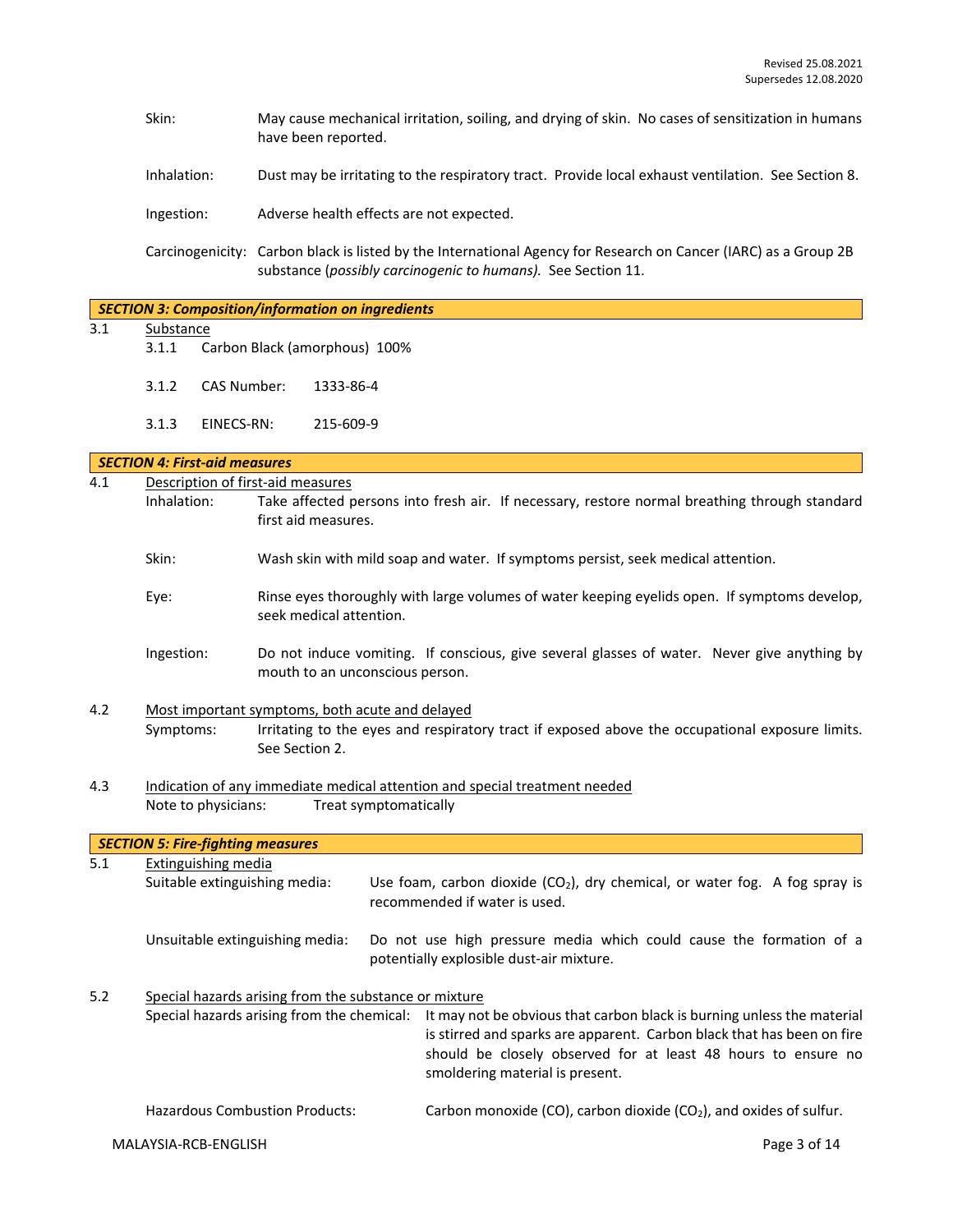5.3 Advice for fire fighters<br>Special protective equipment for fire-fighters:

Wear full protective firefighting gear, including selfcontained breathing apparatus (SCBA). Wet carbon black produces very slipper walking surfaces.

|     | <b>SECTION 6: Accidental release measures</b> |                                                                                                                                                                                                                                                                                                                                                                                                                                                                                                                                                                                                                                                                                    |  |  |  |  |
|-----|-----------------------------------------------|------------------------------------------------------------------------------------------------------------------------------------------------------------------------------------------------------------------------------------------------------------------------------------------------------------------------------------------------------------------------------------------------------------------------------------------------------------------------------------------------------------------------------------------------------------------------------------------------------------------------------------------------------------------------------------|--|--|--|--|
| 6.1 |                                               | Personal precautions, protective equipment and emergency procedures                                                                                                                                                                                                                                                                                                                                                                                                                                                                                                                                                                                                                |  |  |  |  |
|     | Personal precautions:                         | Wet carbon black produces slippery walking surfaces. Avoid dust formation. Wear                                                                                                                                                                                                                                                                                                                                                                                                                                                                                                                                                                                                    |  |  |  |  |
|     |                                               | appropriate personal protective equipment and respiratory protection. See Section 8.                                                                                                                                                                                                                                                                                                                                                                                                                                                                                                                                                                                               |  |  |  |  |
|     | For emergency responders:                     | Use personal protective equipment recommended in section 8.                                                                                                                                                                                                                                                                                                                                                                                                                                                                                                                                                                                                                        |  |  |  |  |
| 6.2 | <b>Environmental precautions</b>              |                                                                                                                                                                                                                                                                                                                                                                                                                                                                                                                                                                                                                                                                                    |  |  |  |  |
|     | Environmental precautions:                    | Carbon black poses no significant environmental hazards. Contain spilled<br>product on land, if possible. As a matter of good practice, minimize<br>contamination of sewage water, soil, groundwater, drainage systems, or<br>bodies of water.                                                                                                                                                                                                                                                                                                                                                                                                                                     |  |  |  |  |
| 6.3 |                                               | Methods and materials for containment and cleaning up                                                                                                                                                                                                                                                                                                                                                                                                                                                                                                                                                                                                                              |  |  |  |  |
|     | Methods for containment:                      | Prevent further leakage or spillage if safe to do so.                                                                                                                                                                                                                                                                                                                                                                                                                                                                                                                                                                                                                              |  |  |  |  |
|     | Methods for cleaning up:                      | Small spills should be vacuumed when possible.<br>Dry sweeping is not<br>recommended. A vacuum equipped with high efficiency particulate air (HEPA)<br>filtration is recommended. If necessary, light water spray will reduce dust for<br>dry sweeping. Large spills may be shoveled into containers. See Section 13.                                                                                                                                                                                                                                                                                                                                                              |  |  |  |  |
| 6.4 | Reference to other sections                   |                                                                                                                                                                                                                                                                                                                                                                                                                                                                                                                                                                                                                                                                                    |  |  |  |  |
|     | Reference to other sections:                  | See section 8. See section 13.                                                                                                                                                                                                                                                                                                                                                                                                                                                                                                                                                                                                                                                     |  |  |  |  |
|     |                                               |                                                                                                                                                                                                                                                                                                                                                                                                                                                                                                                                                                                                                                                                                    |  |  |  |  |
|     | <b>SECTION 7: Handling and storage</b>        |                                                                                                                                                                                                                                                                                                                                                                                                                                                                                                                                                                                                                                                                                    |  |  |  |  |
| 7.1 |                                               | Precautions for safe handling                                                                                                                                                                                                                                                                                                                                                                                                                                                                                                                                                                                                                                                      |  |  |  |  |
|     |                                               | Advice on safe handling: Avoid dust formation. Do not breathe dust. Provide appropriate local exhaust to<br>minimize dust formation. Do not use compressed air.                                                                                                                                                                                                                                                                                                                                                                                                                                                                                                                    |  |  |  |  |
|     |                                               | Take precautionary measures against static discharges. Provide adequate precautions,<br>such as electrical grounding and bonding, or inert atmospheres. Grounding of<br>equipment and conveying systems may be required under certain conditions. Safe work<br>practices include the elimination of potential ignition sources in proximity to carbon<br>black dust; good housekeeping to avoid accumulations of dust on all surfaces;<br>appropriate exhaust ventilation design and maintenance to control airborne dust levels<br>to below the applicable occupational exposure limit. If hot work is required, the<br>immediate work area must be cleared of carbon black dust. |  |  |  |  |
|     | General hygiene considerations:               | Handle in accordance with good industrial hygiene and safety practices.                                                                                                                                                                                                                                                                                                                                                                                                                                                                                                                                                                                                            |  |  |  |  |
| 7.2 |                                               | Conditions for safe storage, including any incompatibilities                                                                                                                                                                                                                                                                                                                                                                                                                                                                                                                                                                                                                       |  |  |  |  |
|     | Storage conditions:                           | Keep in a dry, cool, and well-ventilated location. Store away from heat, ignition sources,<br>and strong oxidizers.                                                                                                                                                                                                                                                                                                                                                                                                                                                                                                                                                                |  |  |  |  |
|     |                                               | Carbon black is not classifiable as a Division 4.2 self-heating substance under the UN<br>test criteria. However, current UN criteria for determining if a substance is self-heating                                                                                                                                                                                                                                                                                                                                                                                                                                                                                               |  |  |  |  |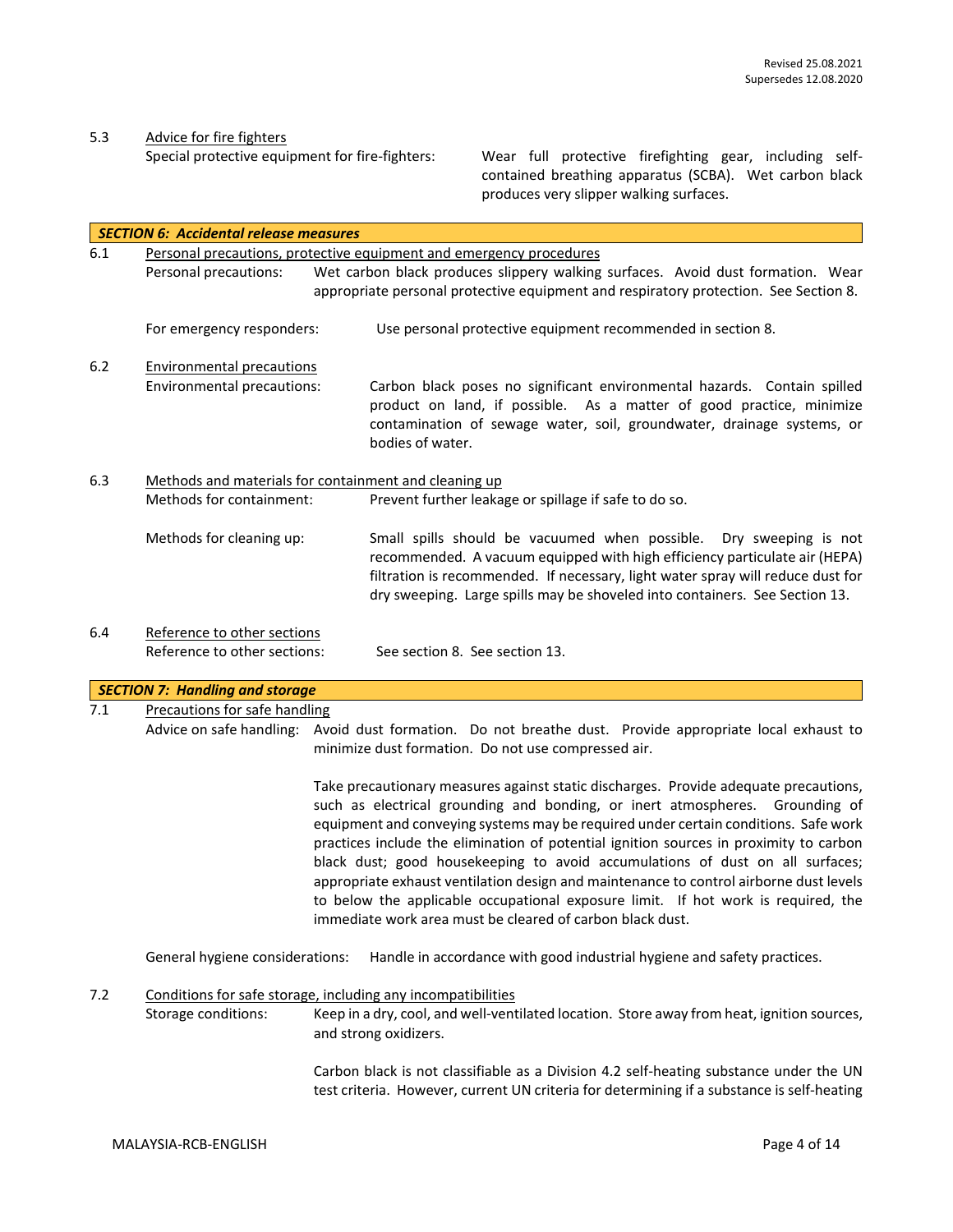is volume dependent. This classification may not be appropriate for large volume storage container.

Before entering vessels and confined spaces containing carbon black, test for adequate oxygen, flammable gases and potential toxic air contaminants. Do not allow dust to accumulate on surfaces.

Incompatible materials: Strong oxidizers.

#### 7.3 Specific end use(s)

|     | <b>Risk Management Measures:</b>                 | Per Article 14.4 of the REACH Regulation, no exposure scenario has been |
|-----|--------------------------------------------------|-------------------------------------------------------------------------|
|     |                                                  | developed as the substance is not hazardous.                            |
|     | SECTION 8: Exposure controls/personal protection |                                                                         |
| 8.1 | Control parameters                               |                                                                         |

Exposure guidelines: Representative occupational exposure limits currently available for carbon black (CAS number: 1333-86-4). Country listing is not all inclusive.

| <b>Country</b>       | Concentration, mg/m3                                    |
|----------------------|---------------------------------------------------------|
| Argentina            | 3.5, TWA                                                |
| Australia            | 3.0, TWA, inhalable                                     |
| Belgium              | 3.6, TWA                                                |
| <b>Brazil</b>        | 3.5, TWA                                                |
| Canada (Ontario)     | 3.0 TWA, inhalable                                      |
| China                | 4.0, TWA 8.0, TWA, STEL (15 min)                        |
| Colombia             | 3.0, TWA, inhalable                                     |
| Czech Republic       | 2.0, TWA                                                |
| Egypt                | 3.5, TWA                                                |
| Finland              | 3.5, TWA; 7.0, STEL                                     |
| France - INRS        | 3.5, TWA/VME inhalable                                  |
| Germany - BeKGS527   | 0.5, TWA, respirable; 2.0, TWA, inhalable (DNEL values) |
| Hong Kong            | 3.5, TWA                                                |
| Indonesia            | 3.5, TWA/NABs                                           |
| Ireland              | 3.5, TWA; 7.0, STEL                                     |
| Italy                | 3.5, TWA, inhalable                                     |
| Japan - MHLW         | 3.0                                                     |
| Japan – SOH          | 4.0, TWA; 1.0, TWA, respirable                          |
| Korea                | 3.5, TWA                                                |
| Malaysia             | 3.5, TWA                                                |
| Mexico               | 3.5, TWA                                                |
| Russia               | 4.0, TWA                                                |
| Spain                | 3.5, TWA (VLA-ED)                                       |
| Sweden               | 3.0, TWA                                                |
| United Kingdom       | 3.5, TWA, inhalable; 7.0, STEL, inhalable               |
| <b>EU REACH DNEL</b> | 2.0, TWA, inhalable; 0.5, TWA respirable                |
| <b>United States</b> | 3.5, TWA, OSHA-PEL                                      |
|                      | 3.0, TWA, ACGIH-TLV®, inhalable                         |
|                      | 3.5, TWA, NIOSH-REL                                     |

\*Please consult the current version of the standard or regulation that may apply to your operations.

| $ACGIH^*$ | American Conference of Governmental Industrial Hygienists |
|-----------|-----------------------------------------------------------|
| mg/m3     | milligrams per cubic meter                                |
| DNEL      | Derived no-effect level                                   |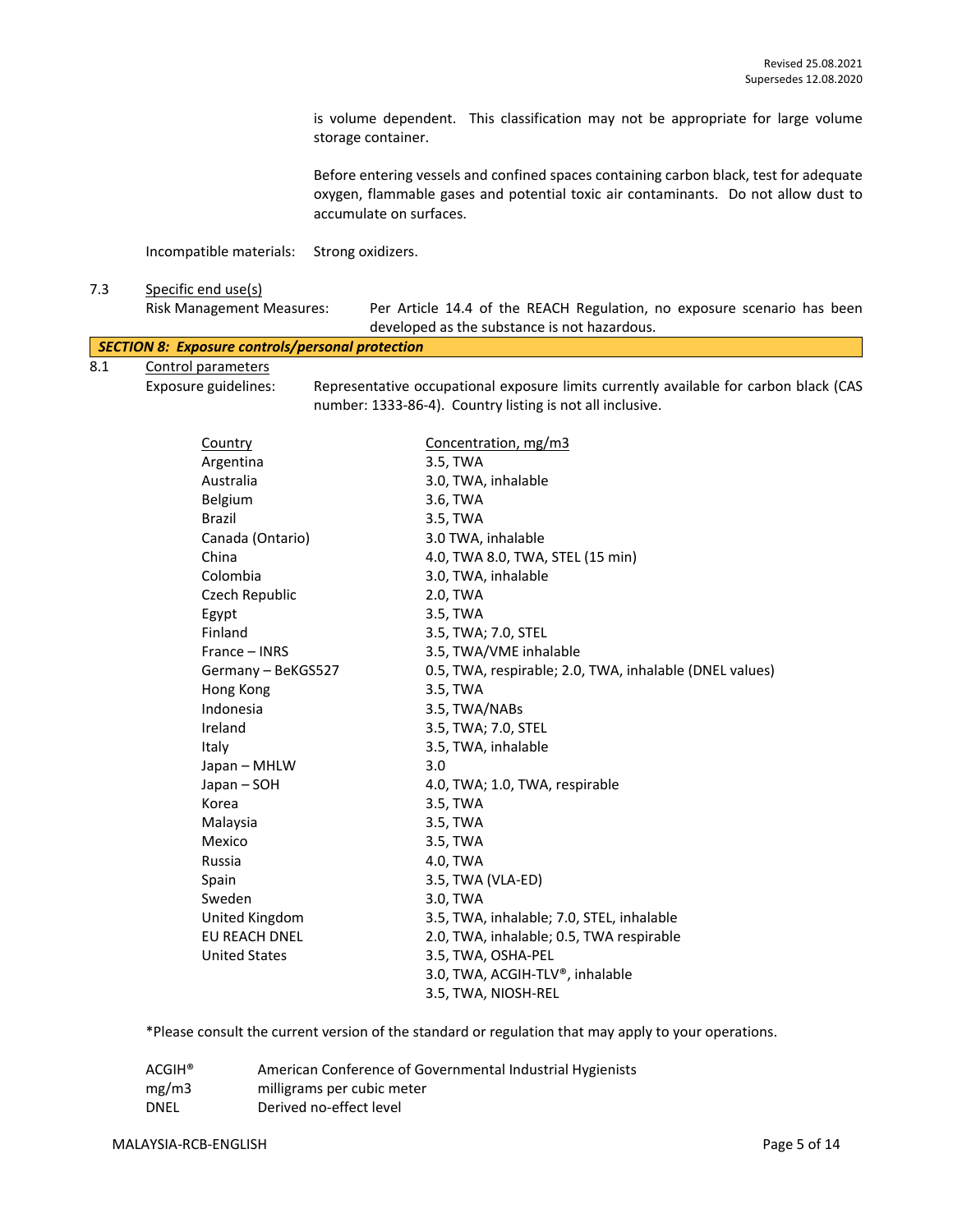- NIOSH National Institute for Occupational Safety and Health
- OSHA Occupational Safety and Health Administration
- PEL permissible exposure limit
- REL recommended exposure limit
- STEL short-term exposure limit
- TLV threshold limit value
- TWA time weighted average, eight (8) hours unless otherwise specified

Predicted No Effect Concentration: Not applicable

8.2 Exposure controls

Engineering controls: Use process enclosures and/or exhaust ventilation to keep airborne dust concentrations below the occupational exposure limit.

#### Personal Protective Equipment (PPE)

Respiratory: Approved air purifying respirator (APR) should be used where airborne dust concentrations are expected to exceed occupational exposure limits. Use a positivepressure, air supplied respirator if there is any potential for uncontrolled release, exposure levels are not known, or in circumstances where APRs may not provide adequate protection.

> When respiratory protection is required to minimize exposures to carbon black, programs should follow the requirements of the appropriate governing body for the country, province or state. Selected references to respiratory protection standards are provided below:

- OSHA 29CFR1910.134, Respiratory Protection
- CR592 Guidelines for Selection and Use of Respiratory Protective Devices (CEN)
- German/European Standard DIN/EN 143, Respiratory Protective Devices for Dusty Materials (CEN)
- Hand protection: Wear protective gloves. Use a barrier cream. Wash hands and skin with mild soap and water.
- Eye/face protection: Wear safety glasses or goggles.
- Skin protection: Wear general protective clothing to minimize skin contact. Wash clothing daily. Work clothes should not be taken home.
- Other: Emergency eyewash and safety showers should be in close proximity. Wash hands and face thoroughly with mild soap before eating or drinking.

Environmental exposure controls: in accordance with all local legislation and permit requirements.

|                                                              | <b>SECTION 9: Physical and chemical properties</b> |                  |  |  |
|--------------------------------------------------------------|----------------------------------------------------|------------------|--|--|
| Information on basic physical and chemical properties<br>9.1 |                                                    |                  |  |  |
|                                                              | Appearance:                                        | powder or pellet |  |  |
|                                                              | Color:                                             | black            |  |  |
|                                                              | Odor:                                              | odorless         |  |  |
|                                                              | Odor threshold:                                    | not applicable   |  |  |
|                                                              | Melting point/freezing point:                      | not applicable   |  |  |
|                                                              | Boiling point/range:                               | not applicable   |  |  |
|                                                              | Vapor pressure:                                    | not applicable   |  |  |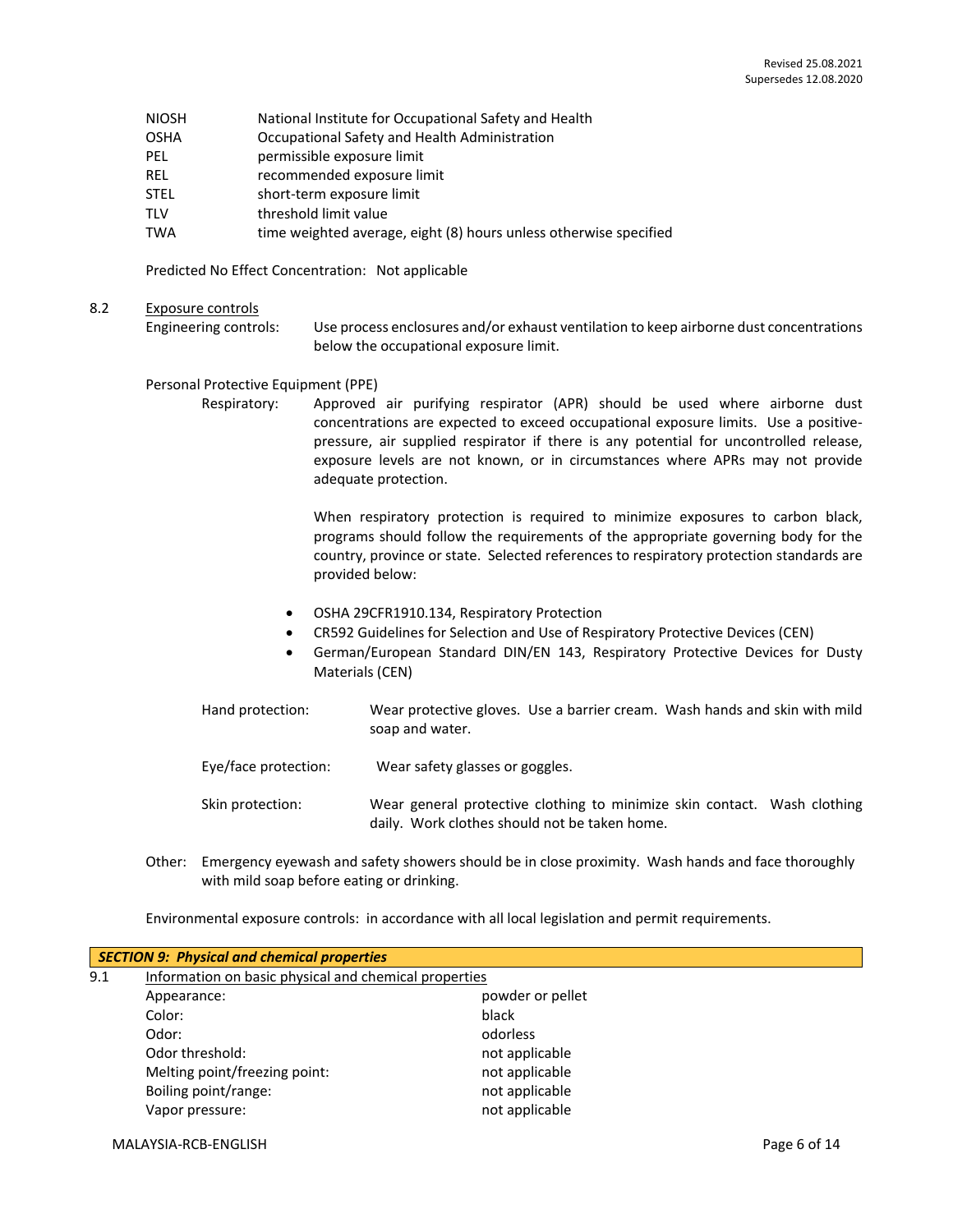|      | Vapor Density:                              | not applicable                                                               |
|------|---------------------------------------------|------------------------------------------------------------------------------|
|      | Oxidizing properties:                       | not applicable                                                               |
|      | Flash Point:                                | not applicable                                                               |
|      | Flammability:                               | not flammable                                                                |
|      | Explosive properties:                       | Dust may form explosible mixture in air                                      |
|      | Explosion limits (air):                     |                                                                              |
|      | Upper:                                      | not available                                                                |
|      | Lower:                                      | 50 $g/m^3$ (dust)                                                            |
|      | Evaporation rate:                           | not applicable                                                               |
|      | Density: (20ºC):                            | $1.7 - 1.9$ g/cm <sup>3</sup>                                                |
|      | Bulk density:                               | 1.25-40 lb/ft <sup>3</sup> , 20-640 kg/m <sup>3</sup>                        |
|      | Pellets:                                    |                                                                              |
|      |                                             | 200-680 kg/m <sup>3</sup>                                                    |
|      | Powder (fluffy):                            | 20-380 kg/m <sup>3</sup>                                                     |
|      | Solubility (in Water):                      | insoluble                                                                    |
|      | pH value: (ASTM 1512):                      | 4-11 [50 g/l water, 68ºF (20ºC)]                                             |
|      | Partition coefficient (n-octanol/water):    | not applicable                                                               |
|      | Viscosity:                                  | not applicable                                                               |
|      | Decomposition temperature:                  | not applicable                                                               |
|      | Auto-ignition temperature:                  | >140ºC                                                                       |
|      | Minimum Ignition temperature:               | >500ºC (BAM Furnace)(VDI 2263)                                               |
|      |                                             | >315ºC (Godberg-Greenwald Furnace)(VDI 2263)                                 |
|      | Minimum ignition energy:                    | >10,000 mJ (VDI 2263)                                                        |
|      | Ignition energy:                            | not available                                                                |
|      | Maximum absolute explosion pressure:        | 10 bar (VDI 2263)                                                            |
|      | Maximum rate of pressure rise:              | 30-400 bar/sec (VDI 2263 and ASTM E1226-88)                                  |
|      | <b>Burn Velocity:</b>                       | > 45 seconds (not classified as "highly flammable" or "easily                |
|      |                                             | ignitable")                                                                  |
|      | <b>Kst Value:</b>                           | not available                                                                |
|      | Dust explosion classification:              | ST <sub>1</sub>                                                              |
|      | Decomposition temperature:                  | not applicable                                                               |
|      |                                             |                                                                              |
| 9.2  | Other information                           |                                                                              |
|      | Not available                               |                                                                              |
|      |                                             |                                                                              |
|      | <b>SECTION 10: Stability and reactivity</b> |                                                                              |
| 10.1 | Reactivity                                  |                                                                              |
|      | Reactivity:                                 | May react exothermically upon contact with strong oxidizers.                 |
|      |                                             |                                                                              |
| 10.2 | Chemical stability                          |                                                                              |
|      | Stability:                                  | Stable under normal ambient conditions.                                      |
|      |                                             |                                                                              |
|      | <b>Explosion data</b>                       |                                                                              |
|      | Sensitivity to mechanical impact:           | Not sensitive to mechanical impact                                           |
|      |                                             |                                                                              |
|      | Sensitivity to static discharge:            | Dust may form explosible mixture in air. Avoid dust formation. Do not create |
|      |                                             | a dust cloud. Take precautionary measures against static discharges. Ensure  |
|      |                                             | all equipment is earthed/grounded before beginning transfer operation.       |
|      |                                             |                                                                              |
| 10.3 | Possibility of hazardous reactions          |                                                                              |
|      |                                             |                                                                              |

Hazardous polymerization: Does not occur.

Possibility of hazardous reactions: None under normal conditions.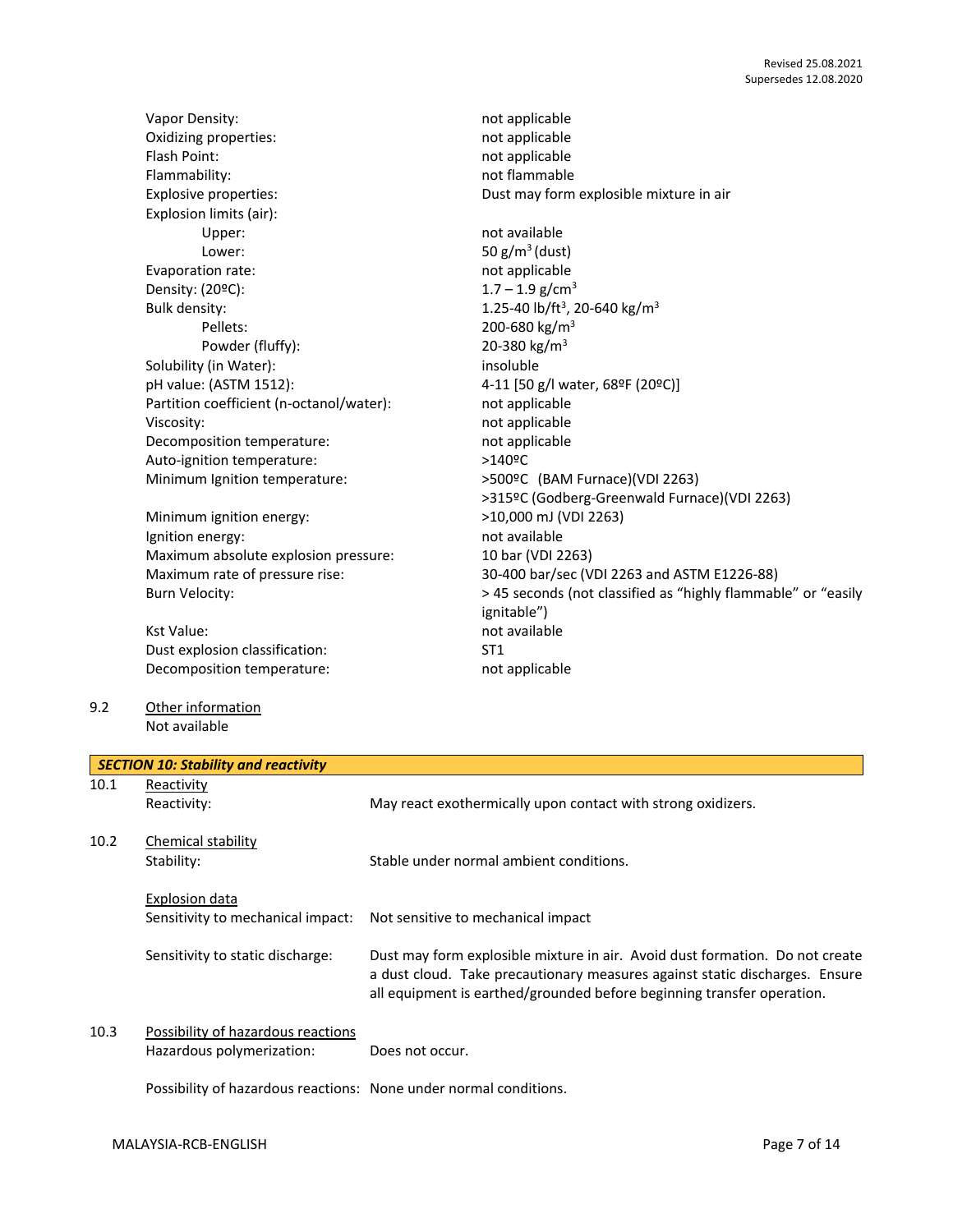# 10.4 Conditions to avoid:<br>Conditions to avoid:

Avoid high temperatures >400°C (>752°F) and sources of ignition.

10.5 Incompatible materials Incompatible materials: Strong oxidizers.

10.6 Hazardous decomposition products Hazardous decomposition products: Carbon monoxide, carbon dioxide, organic products of combustion, oxides of sulfur.

*SECTION 11: Toxicological information* 11.1 Information on toxicological effects

| <u>Information on toxicological effects</u><br><b>Acute Toxicity:</b> |                                                                                                                                                                                                                                                                                                                                                                                                                                                                                                                                           |
|-----------------------------------------------------------------------|-------------------------------------------------------------------------------------------------------------------------------------------------------------------------------------------------------------------------------------------------------------------------------------------------------------------------------------------------------------------------------------------------------------------------------------------------------------------------------------------------------------------------------------------|
| Oral LD50:                                                            | LD <sub>50</sub> (rat) > 8000 mg/kg. (Equivalent to OECD TG 401)                                                                                                                                                                                                                                                                                                                                                                                                                                                                          |
| Inhalation LD50:                                                      | No data available                                                                                                                                                                                                                                                                                                                                                                                                                                                                                                                         |
| Dermal LD50:                                                          | No data available                                                                                                                                                                                                                                                                                                                                                                                                                                                                                                                         |
| <b>Skin corrosion/irritation:</b>                                     | Rabbit: not irritating. (Equivalent to OECD TG 404)<br>Edema = 0 (max. attainable irritation score: 4)<br>Erythema = $0$ (max. attainable irritation score: 4)<br>Assessment: Not irritating to skin.                                                                                                                                                                                                                                                                                                                                     |
| Serious eye damage/irritation:                                        | Rabbit: not irritating. (OECD TG 405)<br>Cornea: 0 (max. attainable irritation score: 4)<br>Iris: 0 (max. attainable irritation score: 2)<br>Conjunctivae: 0 (max. attainable irritation score: 3)<br>Chemosis: 0 (max. attainable irritation score: 4)<br>Assessment: Not irritating to the eyes.                                                                                                                                                                                                                                        |
| Sensitization:                                                        | Guinea pig skin (Buehler Test): Not sensitizing (OECD TG 406)<br>Assessment: Not sensitizing in animals.<br>No cases of sensitization in humans have been reported.                                                                                                                                                                                                                                                                                                                                                                       |
| Germ cell mutagenicity:                                               | In vitro: Carbon black is not suitable to be tested directly in bacterial (Ames<br>test) and other in vitro systems because of its insolubility. However, when<br>organic solvent extracts of carbon black have been tested, results showed no<br>mutagenic effects. Organic solvent extracts of carbon black can contain traces<br>of polycyclic aromatic hydrocarbons (PAHs). A study to examine the<br>bioavailability of these PAHs showed that they are very tightly bound to carbon<br>black and are not bioavailable (Borm, 2005). |
|                                                                       | In vivo: In an experimental investigation, mutational changes in the hprt ene<br>were reported in alveolar epithelial cells in the rat following inhalation<br>exposure to carbon black (Driscoll, 1997). This observation is considered to be<br>rat-specific and a consequence of "lung overload," which leads to chronic<br>inflammation and release of reactive oxygen species. This is considered to be<br>a secondary genotoxic effect and, thus, carbon black itself would not be<br>considered to be mutagenic.                   |
|                                                                       |                                                                                                                                                                                                                                                                                                                                                                                                                                                                                                                                           |

Assessment: *In vivo* mutagenicity in rats occurs by mechanisms secondary to a threshold effect and is a consequence of "lung overload," which leads to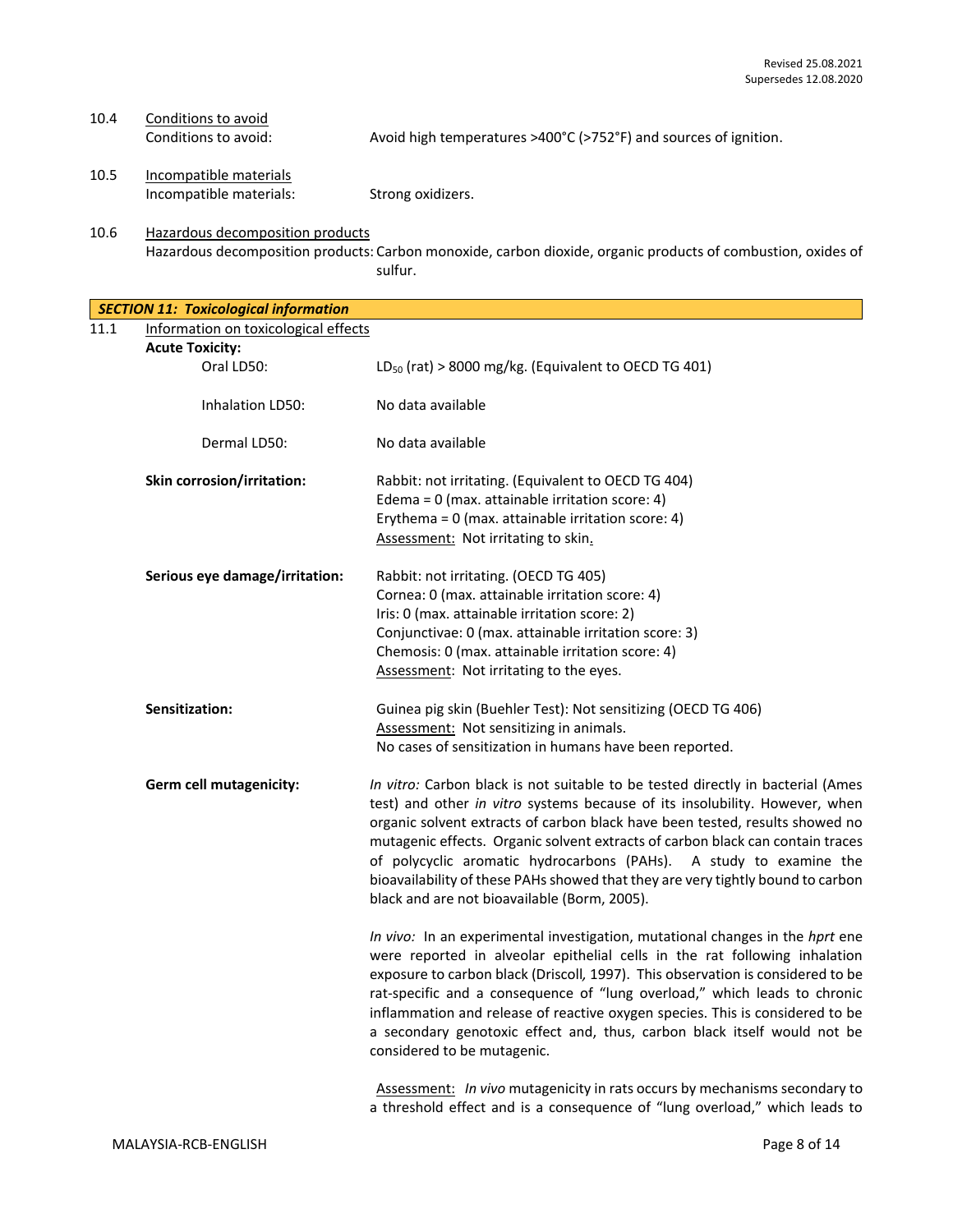chronic inflammation and the release of genotoxic oxygen species. This mechanism is considered to be a secondary genotoxic effect and, thus, carbon black itself would not be considered to be mutagenic.

**Carcinogenicity:** Animal toxicity Rat, oral, duration 2 years. Effect: no tumors. Mouse, oral, duration 2 years. Effect: no tumors. Mouse, dermal, duration 18 months. Effect: no skin tumors. Rat, inhalation, duration 2 years. Target organ: lungs. Effect: inflammation, fibrosis, tumors.

> Note: Tumors in the rat lung are considered to be related to "lung overload" rather than to a specific chemical effect of carbon black itself in the lung. These effects in rats have been reported in many studies on other poorly soluble inorganic particles and appear to be rat specific (ILSI, 2000). Tumors have not been observed in other species (i.e., mouse and hamster) for carbon black or other poorly soluble particles under similar circumstances and study conditions.

#### Mortality studies (human data)

A study on carbon black production workers in the UK (Sorahan, 2001) found an increased risk of lung cancer in two of the five plants studied; however, the increase was not related to the dose of carbon black. Thus, the authors did not consider the increased risk in lung cancer to be due to carbon black exposure. A German study of carbon black workers at one plant (Morfeld, 2006; Buechte, 2006) found a similar increase in lung cancer risk but, like the Sorahan, 2001 (UK study), found no association with carbon black exposure. A large US study of 18 plants showed a reduction in lung cancer risk in carbon black production workers (Dell*,* 2006). Based upon these studies, the February 2006 Working Group at the International Agency for Research on Cancer (IARC) concluded that the human evidence for carcinogenicity was *inadequate* (IARC, 2010).

Since the IARC evaluation of carbon black, Sorahan and Harrington (2007) have re-analyzed the UK study data using an alternative exposure hypothesis and found a positive association with carbon black exposure in two of the five plants. The same exposure hypothesis was applied by Morfeld and McCunney (2009) to the German cohort; in contrast, they found no association between carbon black exposure and lung cancer risk and, thus, no support for the alternative exposure hypothesis used by Sorahan and Harrington.

Overall, as a result of these detailed investigations, no causative link between carbon black exposure and cancer risk in humans has been demonstrated.

#### IARC cancer classification

In 2006 IARC re-affirmed its 1995 finding that there is *"inadequate evidence"* from human health studies to assess whether carbon black causes cancer in humans. IARC concluded that there is *"sufficient evidence*" in experimental animal studies for the carcinogenicity of carbon black. IARC's overall evaluation is that carbon black is *"possibly carcinogenic to humans (Group 2B)".* This conclusion was based on IARC's guidelines, which generally require such a classification if one species exhibits carcinogenicity in two or more animal studies (IARC, 2010).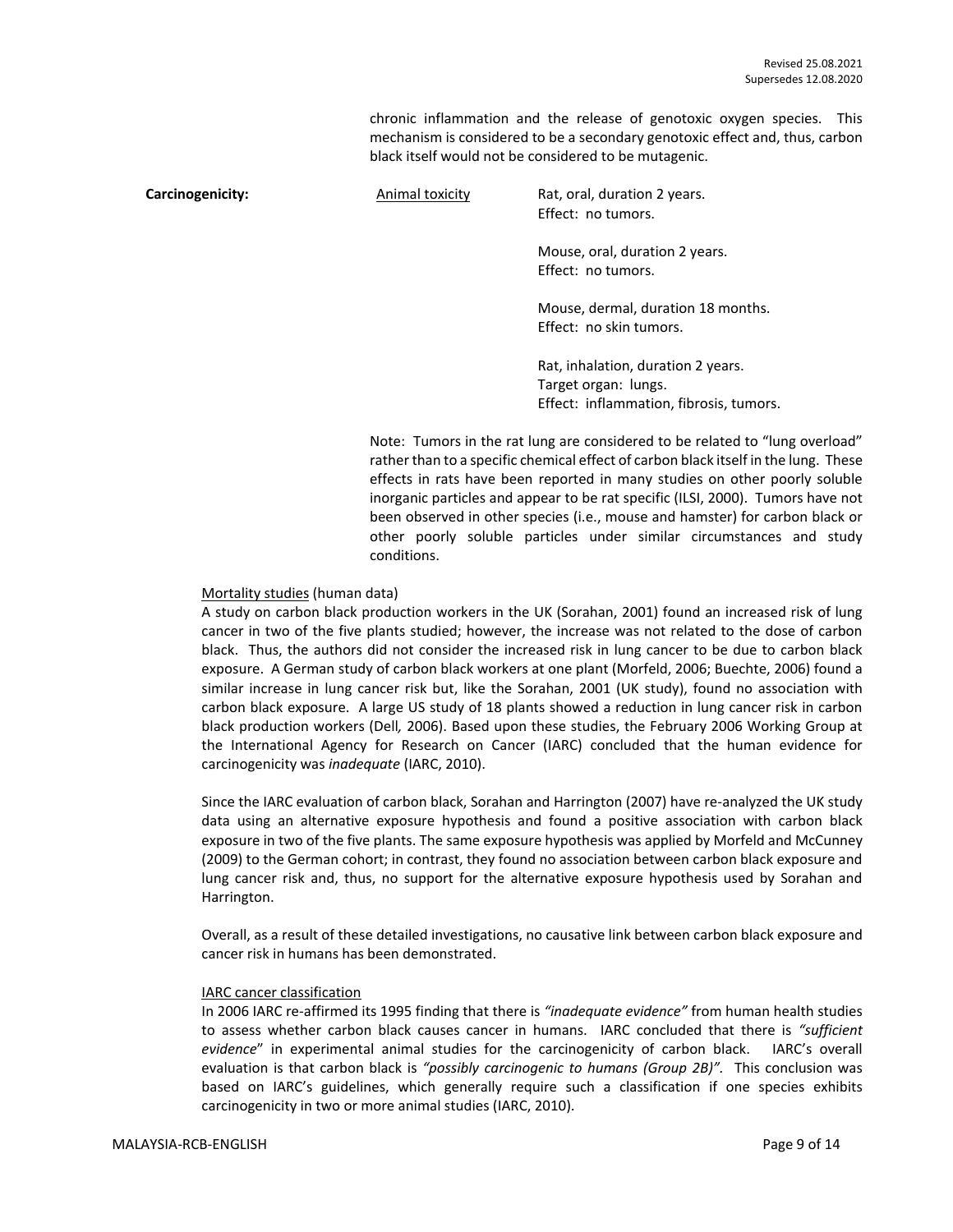Solvent extracts of carbon black were used in one study of rats in which skin tumors were found after dermal application and several studies of mice in which sarcomas were found following subcutaneous injection. IARC concluded that there was *"sufficient evidence"* that carbon black extracts can cause cancer in animals (Group 2B).

#### ACGIH cancer classification

Confirmed Animal Carcinogen with Unknown Relevance to Humans (Category A3 Carcinogen).

Assessment: Applying the guidelines of self-classification under the Globally Harmonized System of Classification and Labeling of Chemicals, carbon black is not classified as a carcinogen. Lung tumors are induced in rats as a result of repeated exposure to inert, poorly soluble particles like carbon black and other poorly soluble particles. Rat tumors are a result of a secondary non-genotoxic mechanism associated with the phenomenon of lung overload. This is a species-specific mechanism that has questionable relevance for classification in humans. In support of this opinion, the CLP Guidance for Specific Target Organ Toxicity – Repeated Exposure (STOT-RE), cites lung overload under mechanisms not relevant to humans. Human health studies show that exposure to carbon black does not increase the risk of carcinogenicity.

**Reproductive and developmental toxicity:** Assessment: No effects on reproductive organs or fetal development have been reported in long-term repeated dose toxicity studies in animals.

**Specific target organ toxicity – single exposure (STOT-SE):** Assessment: Based on available data, specific

target organ toxicity is not expected after single oral, single inhalation, or single dermal exposure.

#### **Specific target organ toxicity – repeated exposure (STOT-RE):**

Animal toxicity

Repeated dose toxicity: inhalation (rat), 90 days, No Observed Adverse Effect Concentration (NOAEC) = 1.1 mg/m<sup>3</sup> (respirable)

Target organ/effects at higher doses are lung inflammation, hyperplasia, and fibrosis.

Repeated dose toxicity: oral (mouse), 2 yrs, No Observed Effect Level (NOEL) = 137 mg/kg (body wt.)

Repeated dose toxicity: oral (rat), 2 yrs, NOEL = 52 mg/kg (body wt.)

Although carbon black produces pulmonary irritation, cellular proliferation, fibrosis, and lung tumors in the rat under conditions of lung overload, there is evidence to demonstrate that this response is principally a species-specific response that is not relevant to humans.

#### Morbidity studies (human data)

Results of epidemiological studies of carbon black production workers suggest that cumulative exposure to carbon black may result in small, non-clinical decrements in lung function. A U.S. respiratory morbidity study suggested a 27 ml decline in FEV<sub>1</sub> from a 1 mg/m<sup>3</sup> 8 hour TWA daily (inhalable fraction) exposure over a 40-year period (Harber, 2003). An earlier European investigation suggested that exposure to 1 mg/m<sup>3</sup> (inhalable fraction) of carbon black over a 40-year working lifetime would result in a 48 ml decline in FEV<sub>1</sub> (Gardiner, 2001). However, the estimates from both studies were only of borderline statistical significance. Normal age-related decline over a similar period of time would be approximately 1200 ml.

In the U.S. study, 9% of the highest non-smokers exposure group (in contrast to 5% of the unexposed group) reported symptoms consistent with chronic bronchitis. In the European study, methodological limitations in the administration of the questionnaire limit the conclusions that can be drawn about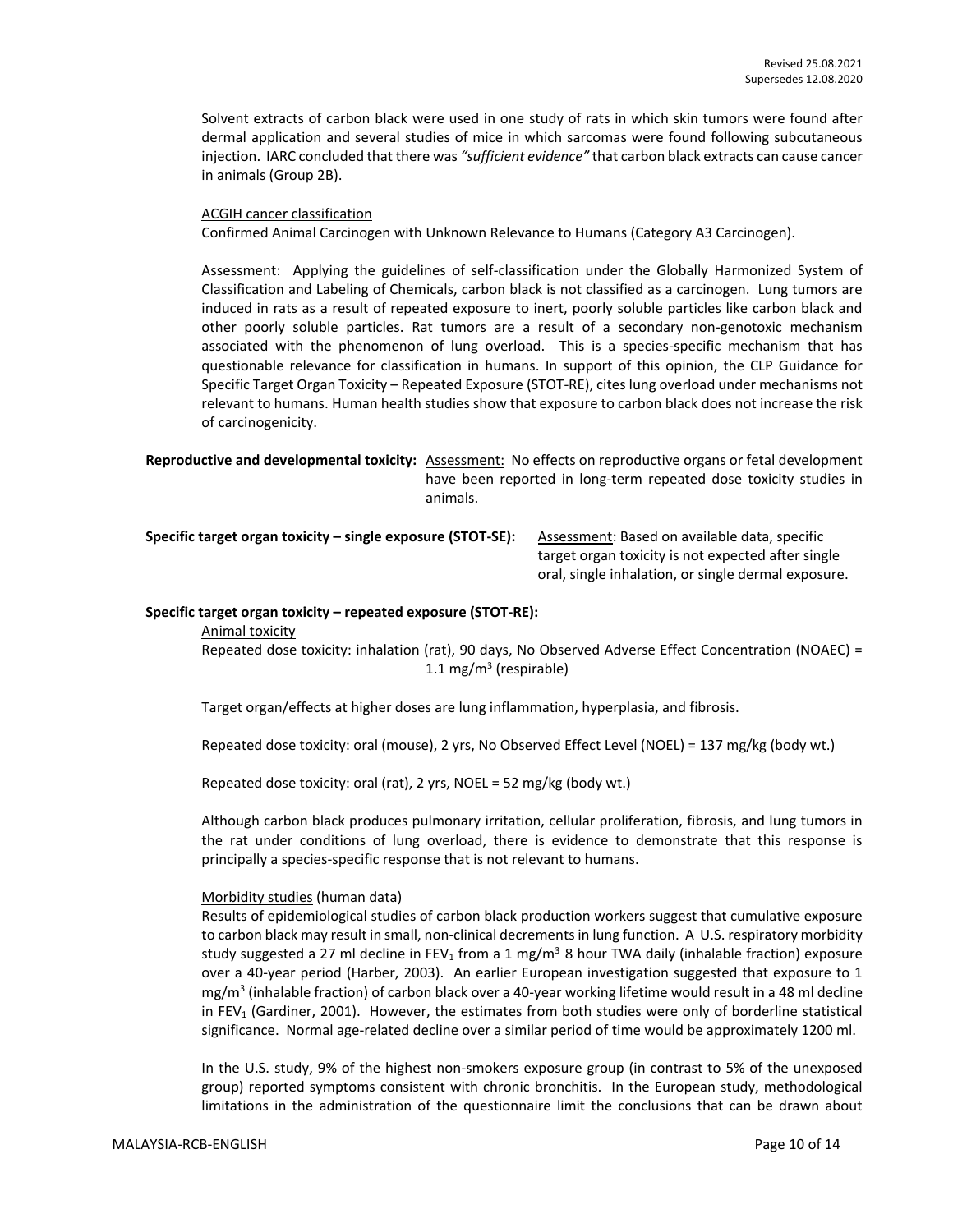reported symptoms. This study, however, indicated a link between carbon black and small opacities on chest films, with negligible effects on lung function.

#### Assessment:

**Inhalation** - Applying the guidelines of self-classification under GHS, carbon black is not classified under STOT-RE for effects on the lung. Classification is not warranted on the basis of the unique response of rats resulting from "lung overload" following exposure to poorly soluble particles such as carbon black. The pattern of pulmonary effects in the rat, such as inflammation and fibrotic responses, are not observed in other rodent species, non-human primates, or humans under similar exposure conditions. Lung overload does not appear to be relevant for human health. Overall, the epidemiological evidence from well-conducted investigations has shown no causative link between carbon black exposure and the risk of non-malignant respiratory disease in humans. A STOT-RE classification for carbon black after repeated inhalation exposure is not warranted.

**Oral:** Based on available data, specific target organ toxicity is not expected after repeated oral exposure.

**Dermal:** Based on available data and the chemical-physical properties (insolubility, low absorption potential), specific target organ toxicity is not expected after repeated dermal exposure.

#### Aspiration hazard: Assessment: Based on industrial experience and the available data, no aspiration hazard is expected.

|      | <b>SECTION 12: Ecological information</b> |                                                                                                             |
|------|-------------------------------------------|-------------------------------------------------------------------------------------------------------------|
| 12.1 | Toxicity                                  |                                                                                                             |
|      | Aquatic toxicity:                         |                                                                                                             |
|      | Acute fish toxicity:                      | LCO (96 h) 1000mg/l, Species: Brachydanio rerio (zebrafish), Method:<br>OFCD Guideline 203                  |
|      | Acute invertebrate toxicity:              | EC50 (24 h) > 5600 mg/l, Species: Daphnia magna (waterflea),<br>Method: OECD Guideline 202                  |
|      | Acute algae toxicity:                     | EC50 (72 h) >10,000 mg/l, NOEC 10,000 mg/l, Species: Scenedesmus<br>subspicatus, Method: OECD Guideline 201 |
|      | Activated sludge:                         | ECO (3 h) > 400 mg/l, EC10 (3h): ca. 800 mg/l, Method: DEV L3 (TTC<br>test)                                 |

#### 12.2 Persistence and degradability Not soluble in water. Expected to remain on soil surface. Not expected to degrade.

#### 12.3 Bioaccumulative potential Not expected because of the physicochemical properties of the substance.

- 12.4 Mobility in soil Not expected to migrate. Insoluble.
- 12.5 Results of PBT and vPvB assessment Carbon black is not a PBT or a vPvB.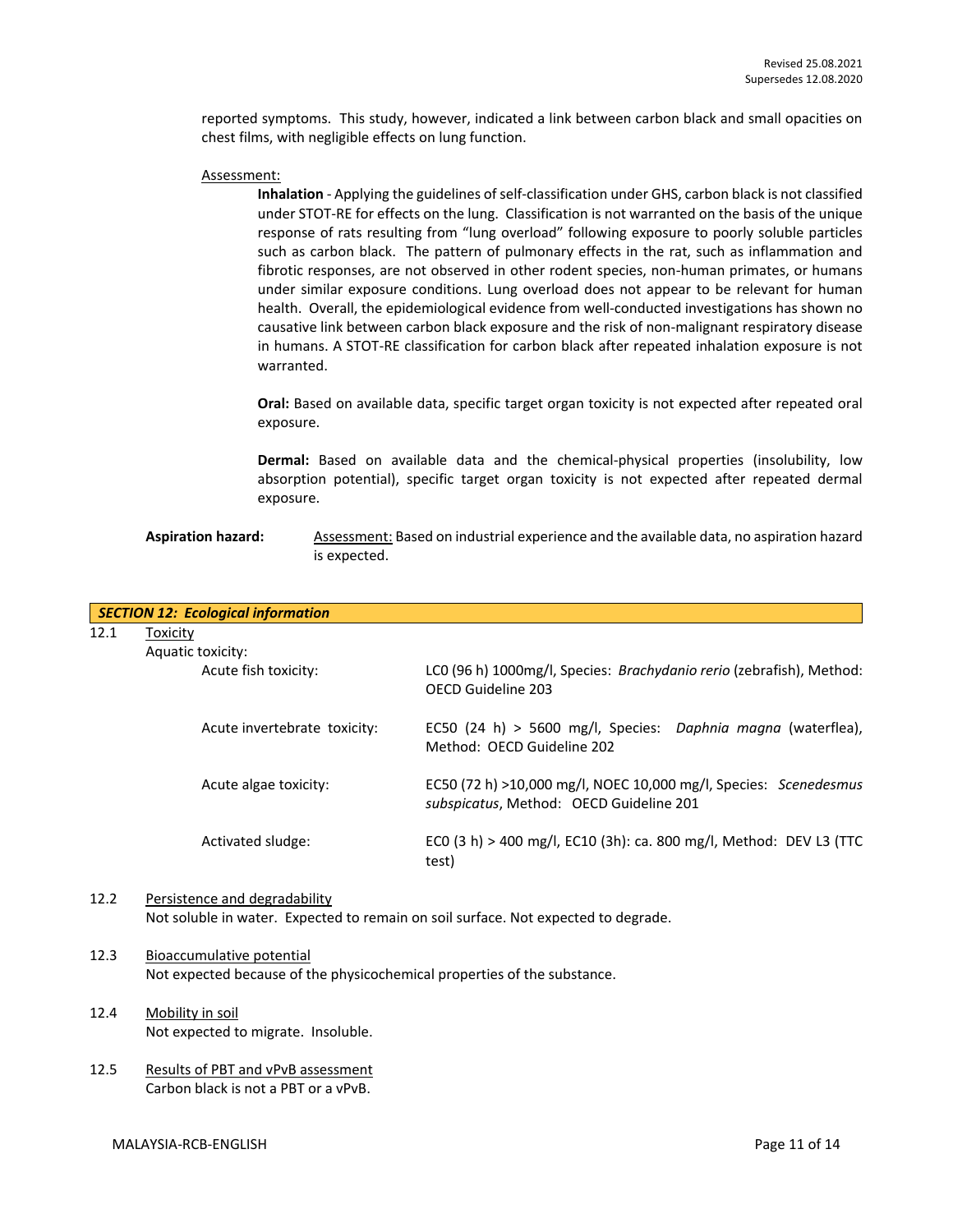#### 12.6 Other adverse effects Not available.

|      | <b>SECTION 13: Disposal considerations</b> |                                                                                                                                                  |  |  |  |  |
|------|--------------------------------------------|--------------------------------------------------------------------------------------------------------------------------------------------------|--|--|--|--|
| 13.1 | Waste treatment methods                    |                                                                                                                                                  |  |  |  |  |
|      | Product disposal:                          | Product should be disposed of in accordance with the regulations issued by the<br>appropriate federal, provincial, state, and local authorities. |  |  |  |  |
|      | Brazil:                                    | Considered as a Class IIA waste – not inert.                                                                                                     |  |  |  |  |
|      | Canada:                                    | Not a hazardous waste under provincial regulations                                                                                               |  |  |  |  |
|      | EU:                                        | EU Waste Code No. 061303 per Council Directive 75/422/EEC<br>Not a hazardous waste under U.S. RCRA, 40 CFR 261.                                  |  |  |  |  |
|      | USA:                                       |                                                                                                                                                  |  |  |  |  |
|      | Container/Packaging disposal:              | Empty packaging must be disposed of in accordance with national and local<br>laws.                                                               |  |  |  |  |
|      | <b>SECTION 14: Transport information</b>   |                                                                                                                                                  |  |  |  |  |
|      |                                            | The International Carbon Black Association organized the testing of seven ASTM reference carbon blacks according to the                          |  |  |  |  |

UN method, Self-Heating Solids. All seven reference carbon blacks were found to be "Not a self-heating substance of Division 4.2." The same carbon blacks were tested according to the UN method, Readily Combustible Solids and found to be "Not a readily combustible solid of Division 4.1;" under current UN Recommendations on the Transport of Dangerous Goods.

The following organizations do not classify carbon black as a "hazardous cargo" if it is "carbon, non-activated, mineral origin." Birla Carbon's carbon black products meet this definition.

|      | <u>DOT</u>                                                                                     | <b>IMDG</b>                                                               | <b>RID</b>                                                                | <b>ADR</b>                                                    | ICAO (air) | <b>IATA</b>                                                          |  |
|------|------------------------------------------------------------------------------------------------|---------------------------------------------------------------------------|---------------------------------------------------------------------------|---------------------------------------------------------------|------------|----------------------------------------------------------------------|--|
|      | 14.1                                                                                           | UN/ID No                                                                  | Not regulated                                                             |                                                               |            |                                                                      |  |
|      | 14.2                                                                                           | Proper shipping name                                                      | Not regulated                                                             |                                                               |            |                                                                      |  |
|      | 14.3                                                                                           | Hazard class                                                              | Not regulated                                                             |                                                               |            |                                                                      |  |
|      | 14.4                                                                                           | Packing group                                                             | Not regulated                                                             |                                                               |            |                                                                      |  |
|      |                                                                                                | <b>SECTION 15: Regulatory information</b>                                 |                                                                           |                                                               |            |                                                                      |  |
| 15.1 | Safety, health and environmental regulations/legislation specific for the substance or mixture |                                                                           |                                                                           |                                                               |            |                                                                      |  |
|      | European Union:                                                                                |                                                                           |                                                                           |                                                               |            |                                                                      |  |
|      |                                                                                                | Indication of danger:                                                     |                                                                           |                                                               |            | Not a hazardous substance according to Regulation (EC) No 1272/2008. |  |
|      | <b>National Regulations:</b>                                                                   |                                                                           |                                                                           |                                                               |            |                                                                      |  |
|      |                                                                                                | Germany:                                                                  | Water hazard class (WGK): nwg (not water endangering)<br>WGK Number: 1742 |                                                               |            |                                                                      |  |
|      |                                                                                                | Switzerland:                                                              |                                                                           | Swiss Poison Class: tested and found to be not toxic. G-8938. |            |                                                                      |  |
|      |                                                                                                | International Inventories:                                                |                                                                           |                                                               |            |                                                                      |  |
|      |                                                                                                | Carbon black, CAS number 1333-86-4, appears on the following inventories: |                                                                           |                                                               |            |                                                                      |  |
|      |                                                                                                | Australia:                                                                | <b>AICS</b>                                                               |                                                               |            |                                                                      |  |
|      |                                                                                                | Canada:                                                                   | <b>DSL</b>                                                                |                                                               |            |                                                                      |  |
|      |                                                                                                | China:                                                                    | <b>IECSC</b>                                                              |                                                               |            |                                                                      |  |
|      |                                                                                                | Europe (EU):                                                              |                                                                           | EINECS (EINECS-RN: 215-609-9)                                 |            |                                                                      |  |
|      |                                                                                                | Japan:                                                                    | <b>ENCS</b>                                                               |                                                               |            |                                                                      |  |
|      |                                                                                                | Korea:                                                                    | <b>KECI</b>                                                               |                                                               |            |                                                                      |  |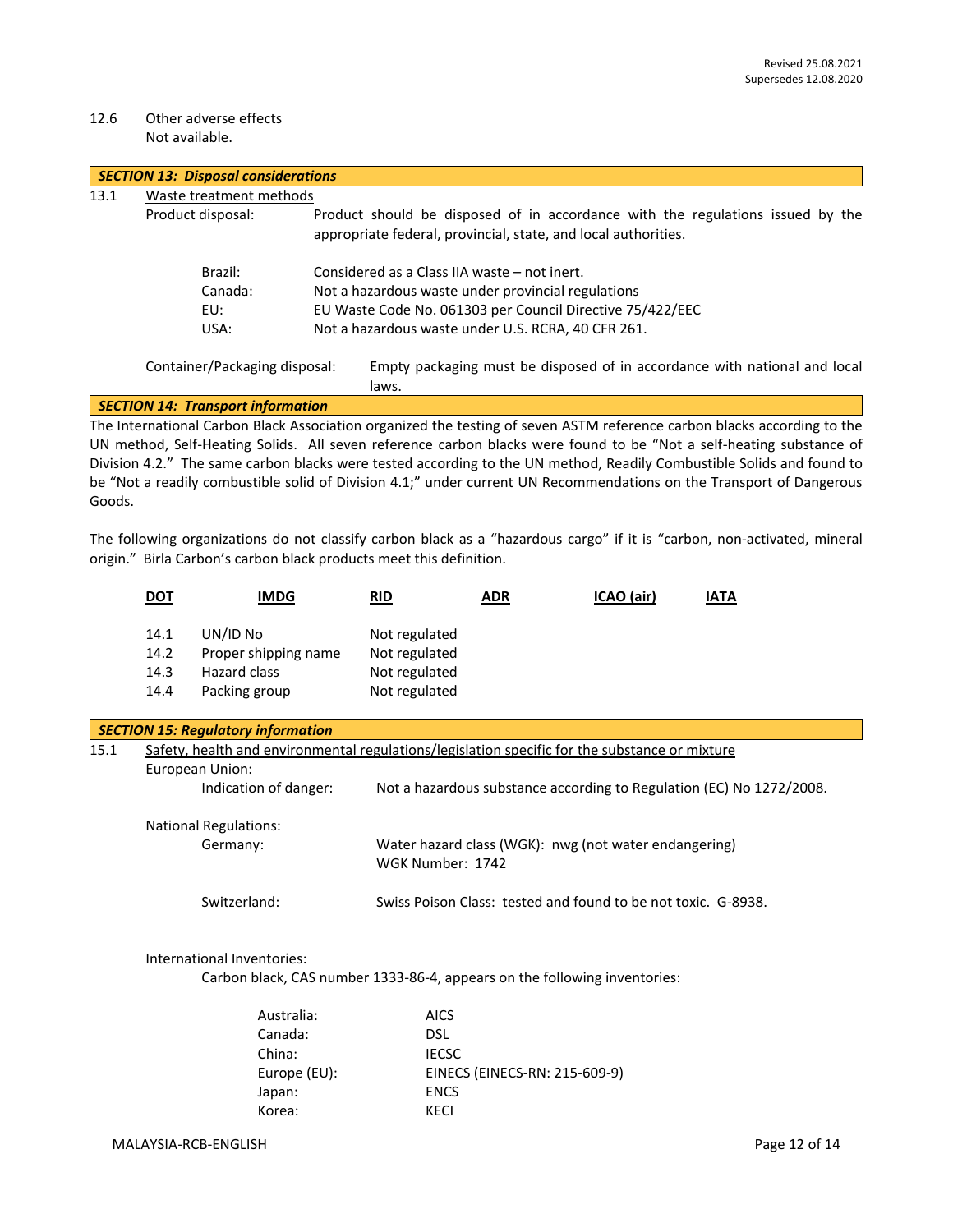| Philippines: | <b>PICCS</b> |
|--------------|--------------|
| Taiwan:      | <b>TCSI</b>  |
| New Zealand: | NZIoC        |
| USA:         | <b>TSCA</b>  |

#### 15.2 Chemical Safety Assessment

EU Chemical Safety Assessment: Per Article 144.1 of the REACH Regulation, a Chemical Safety Assessment has been carried out for this substance.

EU Exposure Scenarios: Per Article 14.4 of the REACH Regulation, no exposure scenario has been developed, as the substance is not hazardous.

| <b>SECTION 16: Other Information</b> |                                  |                                    |                                  |  |  |  |  |
|--------------------------------------|----------------------------------|------------------------------------|----------------------------------|--|--|--|--|
| <b>Contact Information</b>           |                                  |                                    |                                  |  |  |  |  |
| Birla Carbon U.S.A., Inc.            | Birla Carbon Brasil Ltda.        | Birla Carbon Egypt S.A.E.          | Birla Carbon China (Weifang)     |  |  |  |  |
| 370 Columbian Chemicals Lane         | Estrada Renê Fonseca S/N         | El-Nahda Road                      | Co., Ltd.                        |  |  |  |  |
| Franklin, LA 70538-1149, U.S.A.      | Cubatão SP Brazil                | Amreya, Alexandria, Egypt          | Binhai Economic Development      |  |  |  |  |
| Telephone +1 337 836 5641            | CEP 11573-904                    | +20 3 47 70 102                    | Zone                             |  |  |  |  |
|                                      | PABX Operator +55 13 3362 7100   |                                    | Weifang, Shandong, 262737,       |  |  |  |  |
|                                      |                                  |                                    | <b>PRC</b>                       |  |  |  |  |
|                                      |                                  |                                    | Telephone +86 (0536) 530 5978    |  |  |  |  |
| Birla Carbon U.S.A., Inc.            | Birla Carbon Italy S.R.L.        | Birla Carbon India Private Limited | Birla Carbon China (Jining) Co.  |  |  |  |  |
| 3500 South Road S                    | Via S Cassiano, 140              | K-16, Phase II, SIPCOT Industrial  | Ltd.                             |  |  |  |  |
| Ulysses, KS 67880-8103, U.S.A.       | I - 28069 San Martino di Trecate | Complex                            | No. 6, Chenguang Road, Jibei     |  |  |  |  |
| Telephone +1 620 356 3151            | (NO) Italy                       | Gummidipoondi-601201               | High-Tech Industry Park Zone     |  |  |  |  |
|                                      | Telephone +39 0321 7981          | Dist: Thiruvallur, Tamil Nadu      | Jining City, Shandong Province   |  |  |  |  |
|                                      |                                  | India                              | The People's Republic of China,  |  |  |  |  |
|                                      |                                  | +91 44 279 893 01                  | 272000                           |  |  |  |  |
|                                      |                                  |                                    | Telephone +86 (0537) 677 9018    |  |  |  |  |
| Birla Carbon Canada Ltd.             | Birla Carbon Hungary Ltd.        | Birla Carbon India Private Limited | Birla Carbon Korea Co., Ltd.     |  |  |  |  |
| 755 Parkdale Ave. North              | H - 3581 Tiszaújváros            | Village Lohop, Patalganga,         | #1-3, Ulha-Dong                  |  |  |  |  |
| P.O. Box 3398, Station C             | P.O.B. 61, Hungary               | Taluka: Khalapur                   | Yeosu city, cheonnam 555-290,    |  |  |  |  |
| Hamilton, Ontario L8H 7M2            | Telephone +36 49 544 000         | Dist.: Raigad 410207               | Korea                            |  |  |  |  |
| Canada                               |                                  | Maharashtra, India                 | Telephone 82-61-688-3330         |  |  |  |  |
| Telephone +1 905 544 3343            |                                  | +91 22 2192 250133                 |                                  |  |  |  |  |
| Birla Carbon Brasil Ltda.            | Birla Carbon Spain, S.L.U.       | Birla Carbon India Private Limited | Birla Carbon Thailand Public Co. |  |  |  |  |
| Via Frontal km, 1, S/N. Polo         | Carretera Gajano-Pontejos        | Murdhwa Industrial Area            | Ltd.                             |  |  |  |  |
| Petroquimico                         | 39792 Gajano, Cantabria          | P.O. Renukook, Dist: Sonebhadra    | 44 M.1, T. Posa, A. Muang        |  |  |  |  |
| Camaçari Bahia Brazil                | Apartado 283, Santander, Spain   | U.P. Pin $-231217$                 | Angthong 14000                   |  |  |  |  |
| CEP 42.810-320                       | Telephone +34 942 503030         | India                              | +66 35 672 150-4                 |  |  |  |  |
| Telephone +55 71 3616 1100           |                                  | +91 5446 252 387/88/89/90/91       |                                  |  |  |  |  |

References:

Borm, P.J.A., Cakmak, G., Jermann, E., Weishaupt C., Kempers, P., van Schooten,FJ., Oberdorster, G., Schins, RP. (2005) Formation of PAH-DNA adducts after in-vivo and vitro exposure of rats and lung cell to different commercial carbon blacks. Tox.Appl. Pharm. 1:205(2):157-67.

Buechte, S, Morfeld, P, Wellmann, J, Bolm-Audorff, U, McCunney, R, Piekarski, C. (2006) Lung cancer mortality and carbon black exposure – A nested case-control study at a German carbon black production plant. J.Occup. Env.Med. 12: 1242-1252.

Dell, L, Mundt, K, Luipold, R, Nunes, A, Cohen, L, Heidenreich, M, Bachand, A. (2006) A cohort mortality study of employees in the United States carbon black industry. J.Occup. Env. Med. 48(12): 1219-1229.